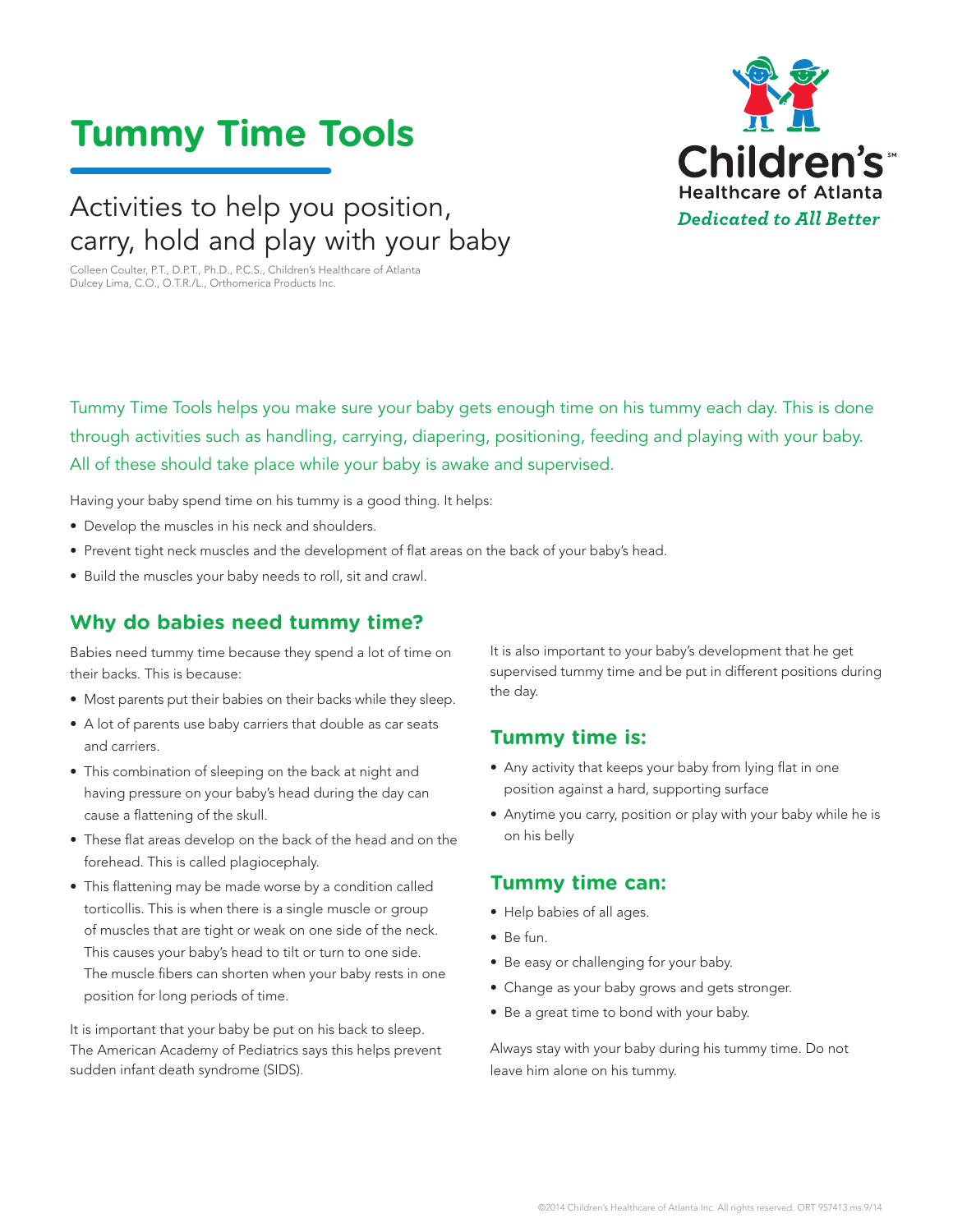#### **Carrying**

- **1** Take turns with the hip your baby straddles. This way he can look, turn and balance to the right and left in both directions.
- **2** Carry your baby over your shoulder. Gently support his head in a centered position. Changing the shoulder your baby is carried on helps him to turn to both sides. Less support is needed as your baby gets stronger and can control his head and trunk.
- **3** Hold your baby out in front and facing away from you. Gently keep his head centered.
- **4** Carry your baby belly down. Make sure one of your arms is under his chest for support. Younger babies need their heads and chest supported. Less support is needed as your baby gains strength in his neck and trunk muscles.
- **5** As your baby gets stronger, you can play airplane and pretend he is flying as you carry and support him.
- **6** Hold and carry your baby facing away from you. This helps him watch what's going on in the room by turning his head.
- **7** Carry your baby facing away from you on his right side. Switch and carry your baby on his left side.

















#### **Snuggle time**

Lay your baby against your shoulder facing you or gently swaddled in your arms. This is snuggle time. This helps your baby to lift his head to look at you. Support and center his head, and turn it gently both ways.





92014 Children's Healthcare of Atlanta Inc. All rights reserved. ORT 957413.ms.9/14 ©2014 Children's Healthcare of Atlanta Inc. All rights reserved. ORT 957413.ms.9/14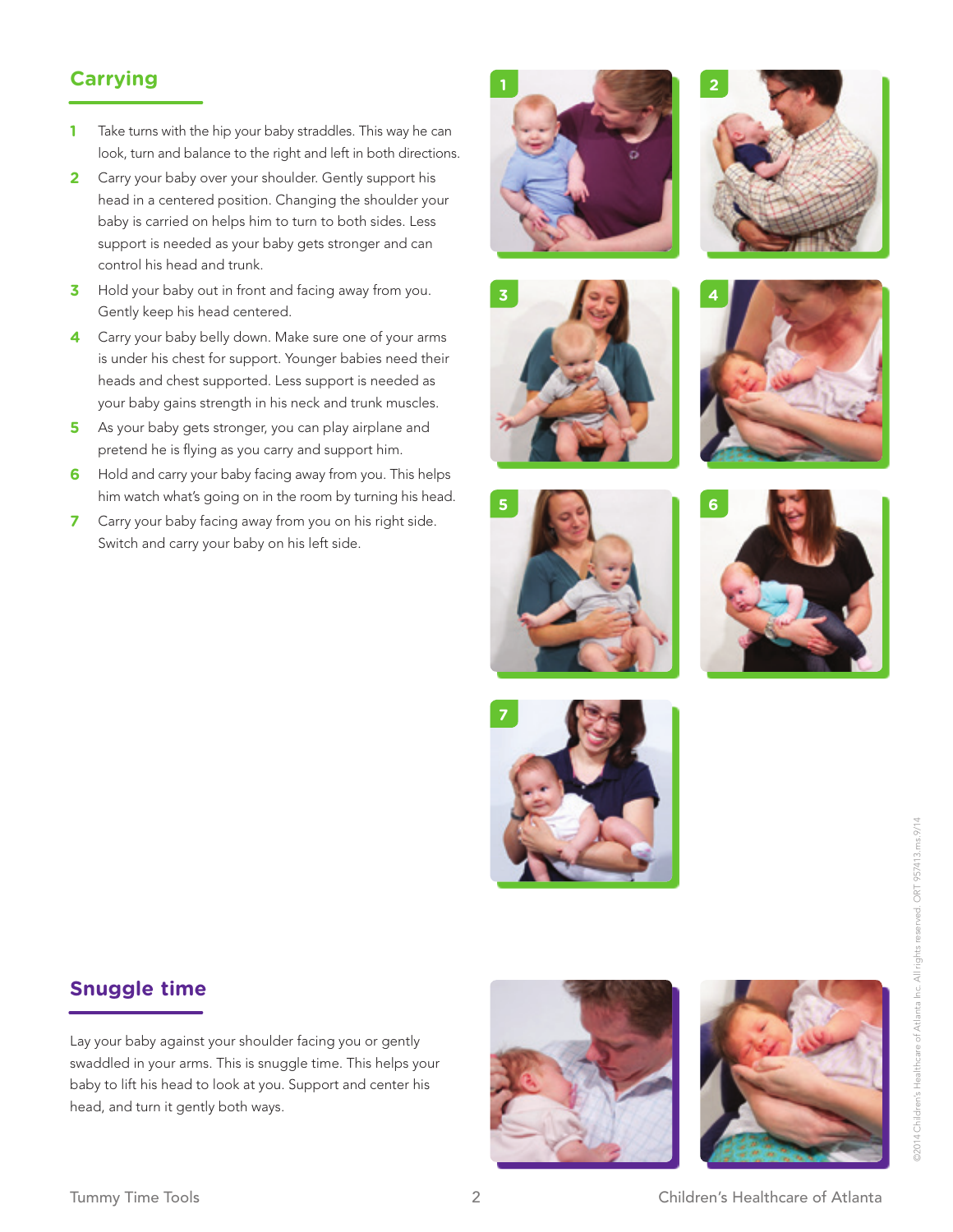#### **Positions for play**

- **1** A great way to have tummy time with your baby is to lie on your back and hold your baby on your chest facing you. This helps your baby to lift his head to look at you. Gently turn your baby's head to both sides. Less support is needed as your baby grows. Your baby will begin to keep his head centered and push up on his arms.
- **2** Put a pillow, small towel or blanket under your baby's chest. This helps him lift and center his head.
- **3** Play with your baby on the floor. Put toys on both sides of him to get him to turn his head and reach with both hands. Playing with your baby helps him be more comfortable around other people.
- **4** Put your baby over your lap. Raise one of your legs higher to make it easier for him to lift his head.
- **5** Sit on the floor with your baby. Play with toys centered in the middle, then to each side.











#### **Dressing and bathing**

Use the lifting, carrying and positioning activities while you dress and bathe your baby. This gives your baby more tummy time. It also adds a little fun.

- **1** Towel dry and change your baby on his belly. Gently roll him from side to side as you put on his clothes.
- **2** Massage your baby from head to toe after diapering and bathing.



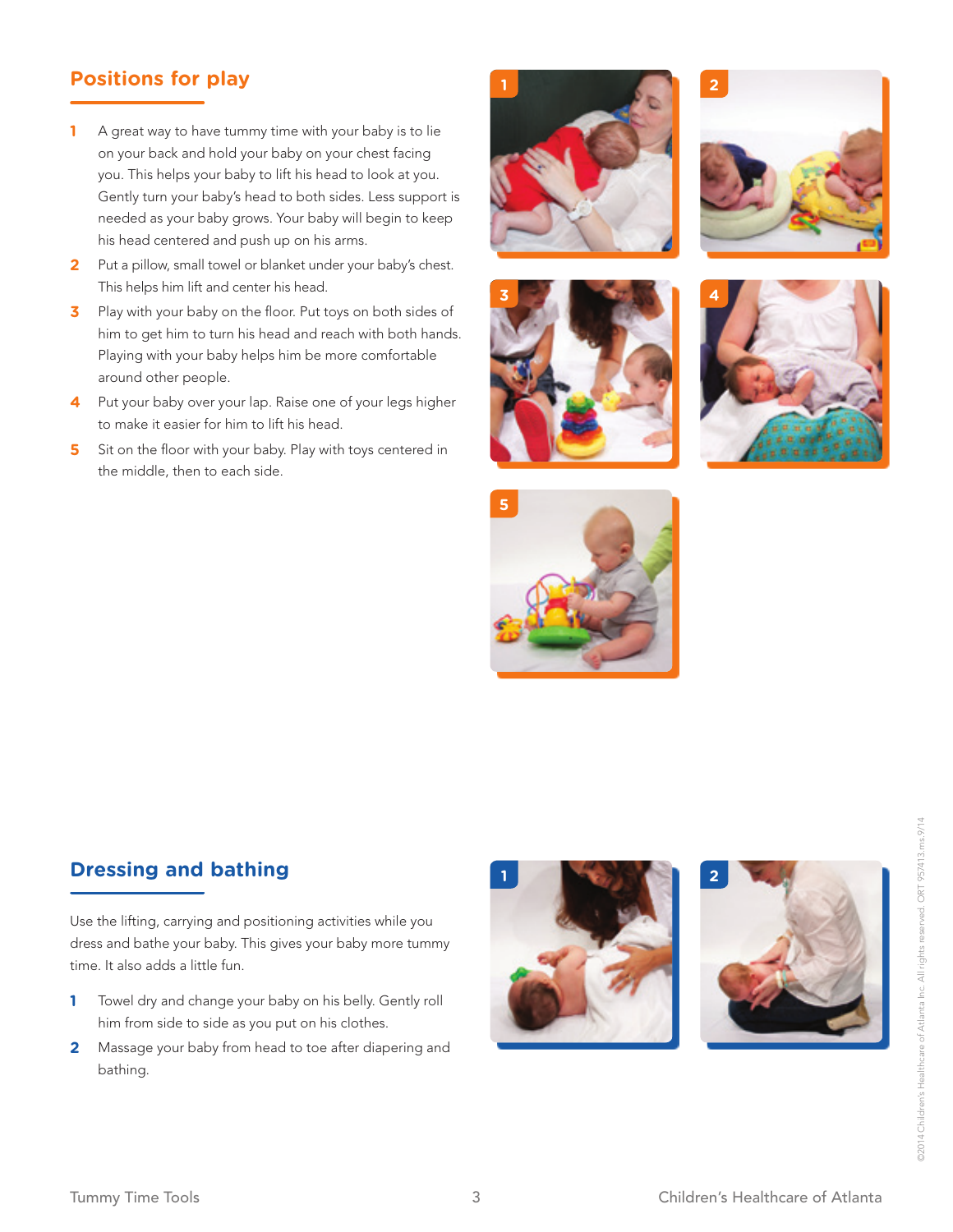#### **Positioning**

- **1** Change the way your baby can watch you. Make sure his head is centered instead of off to one side. Put your baby in your lap facing you. Sing, make eye contact, snuggle and center his head, as needed. Challenge your baby's balance to both sides by tipping his body slightly to each side. Your baby will re-center his body and gain strength.
- **2** If your car seat comes with a curved head support, center your baby's head in it. If your car seat does not have a curved head support, the American Academy of Pediatrics says to use a rolled blanket or towel. This can be put along the side of your baby's head and shoulders while he is in the car seat. This keeps your baby from leaning to one side and helps keep his head and body in the middle. Do not put pads or cushions under or behind your baby while he is in the car seat. You can only buy head supports for use in baby carriers and strollers—not in car seats.
- **3** Put fun and interesting mobiles or toys on both sides of your baby. This gets him to turn in both directions while on his tummy or back. Change the side your baby lies on, even if he likes one side more than the other.









#### **Diapering**

- **1** Always put your baby in a different position on the changing table. Roll your baby from side to side as you fasten the diaper tabs. Talk to your baby from different sides as you change his diaper.
- **2** Change your baby's diaper on the bed or floor with your baby facing you. This helps him keep his head centered and make eye contact with you.
- **3** After diaper changes, roll your baby on his belly before picking him up. While supervised, let your baby play in this position for a few minutes.







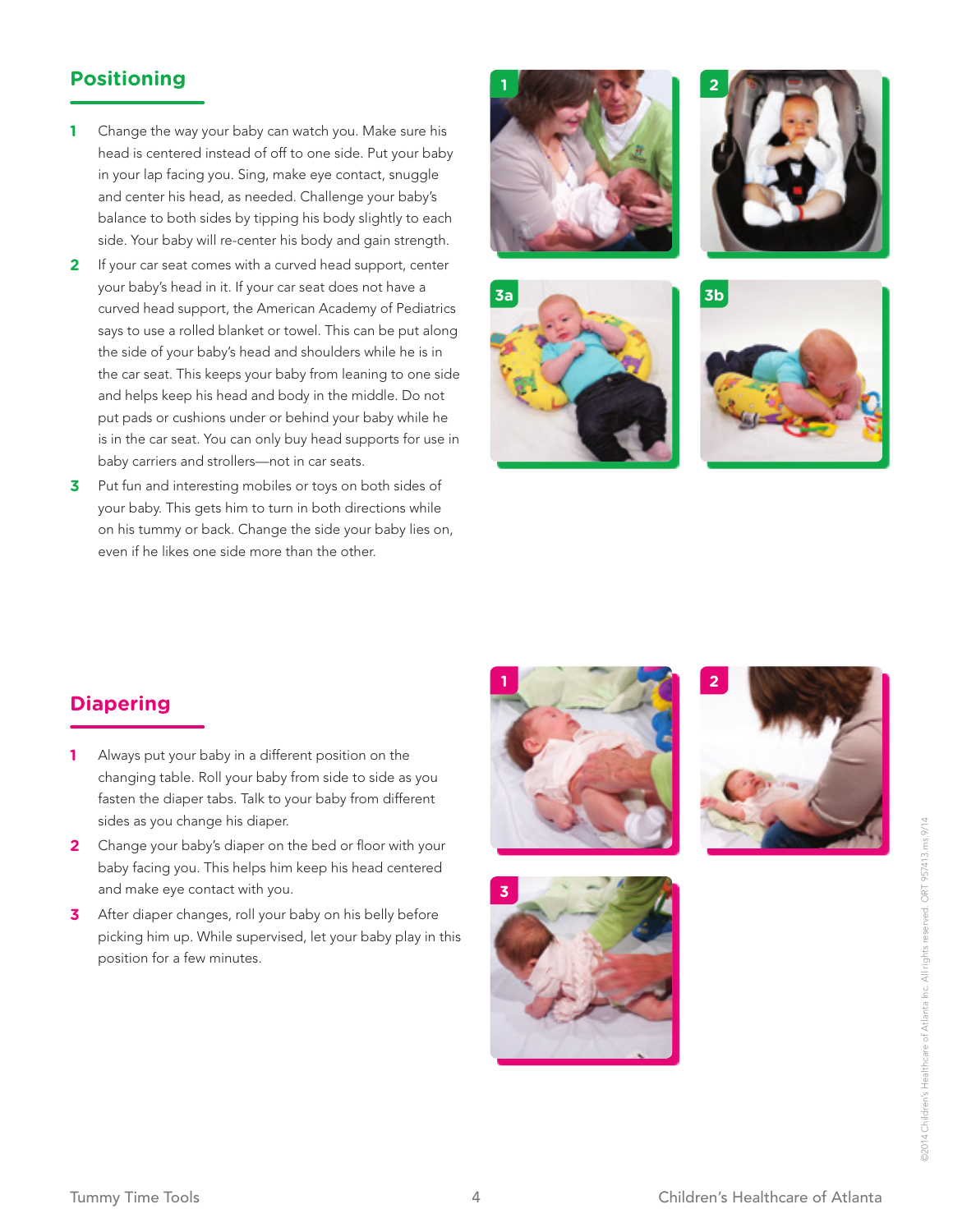#### **Feeding**

- **1** Change the arm you hold your baby in for feeding. This way your baby gets to look and turn to both sides. This also limits the pressure of your arm on the back of your baby's head. Feed your baby in one arm, then switch to the other side for the next feeding. This will help develop neck flexibility on both sides.
- **2** Sit with your back supported and knees bent. Keep your baby against your legs, facing you. Keep your baby's head centered while feeding him.
- **3** Try putting your baby belly down over your lap when burping him.







### **Sleeping**

- **1** Put your baby on his back to sleep. He should be at the opposite end of the crib every other night. Keep a calendar by the crib to remind you to change your baby's direction.
- **2** Turn your baby's head to the opposite side each night to keep it from getting flat spots.





#### **Back to sleep, tummy to play**